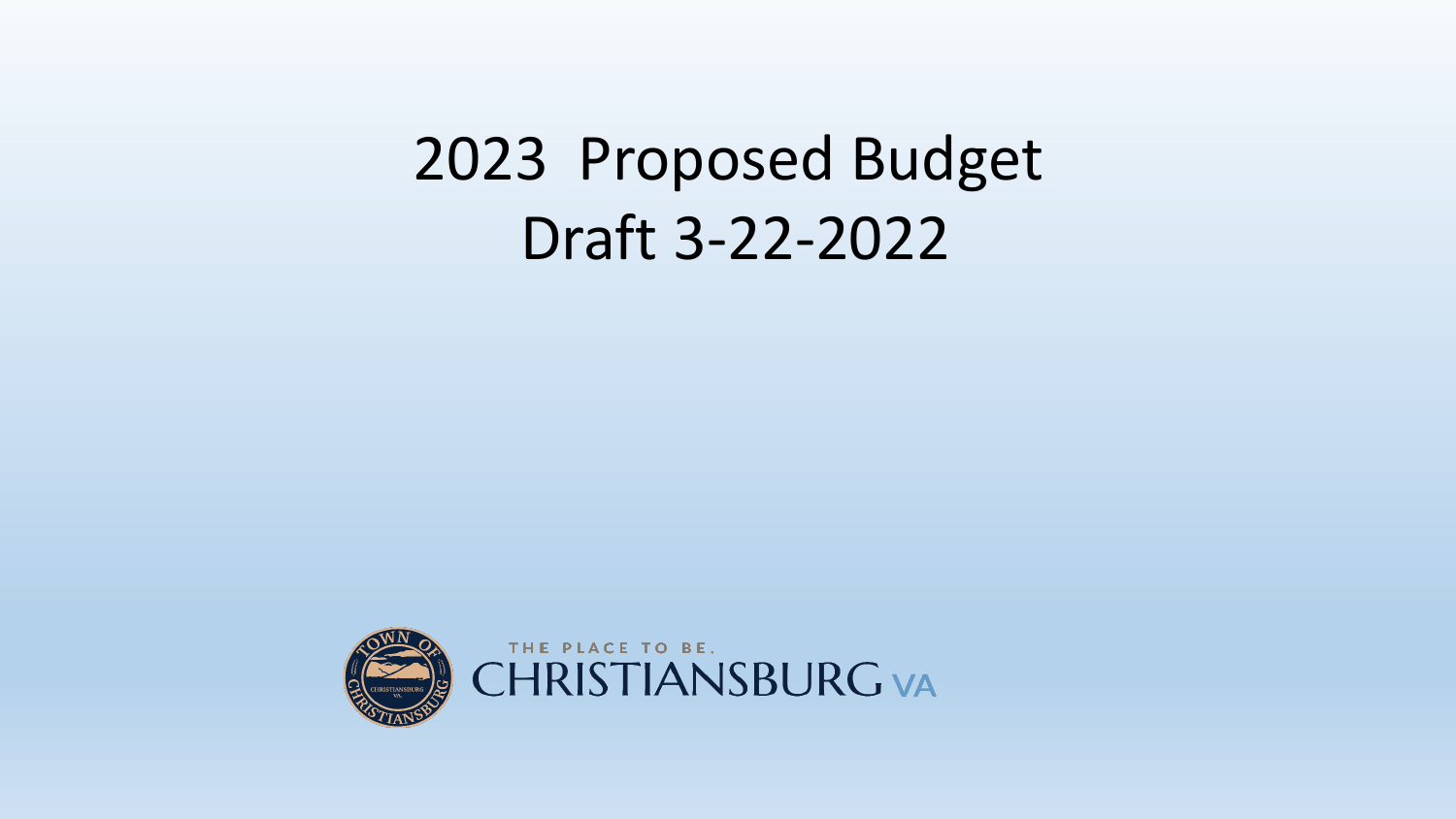### Our Budget is comprised of 6 distinct funds:

### **Water and Sewer Enterprise**

All revenues, expenses and capital acquisitions are maintained within this fund and is not supported by any revenues from the general fund.

### **Storm Water Enterprise**

All revenues, expenses and capital acquisitions are maintained within this fund and is occasionally supported by the general fund for major capital improvements.

### **Special Revenue**

All revenues and expenditures are for a specified purpose as determined by the source of revenue. Some of these are funded by specific grants from the State and or Federal government.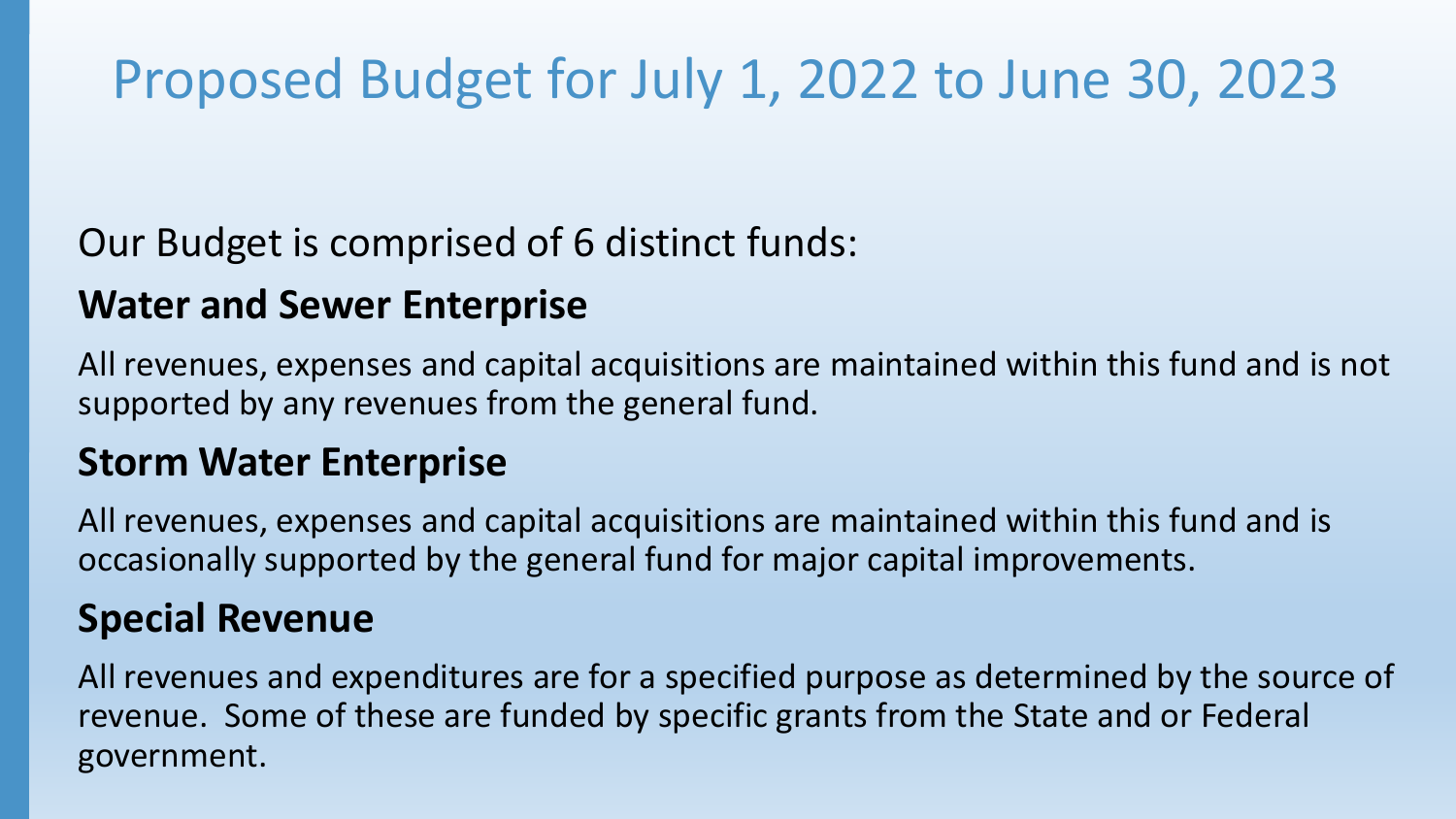### **Capital Projects**

These funds are used to account for capital projects that are not part of the enterprise funds such as streets, trails, sidewalks. Many of these projects are funded at least in part by state and federal grants with the general fund supporting any costs over and above any grant proceeds.

### **Cemetery Fund**

This fund is required by generally accepted accounting principles (GAAP) to be in a permanent fund because we are required to build a fund that when lots are no longer available for sale the proceeds from the fund can provide income for continuous care of the cemetery.

### **General Fund**

This is the primary fund of the government that collects revenues from all sources other than those belonging to another fund, all tax revenues, meals lodging etc. This is also the fund that houses all the activities and programs of the government. Administration, police, fire, rescue, recreation, aquatics, planning engineering etc.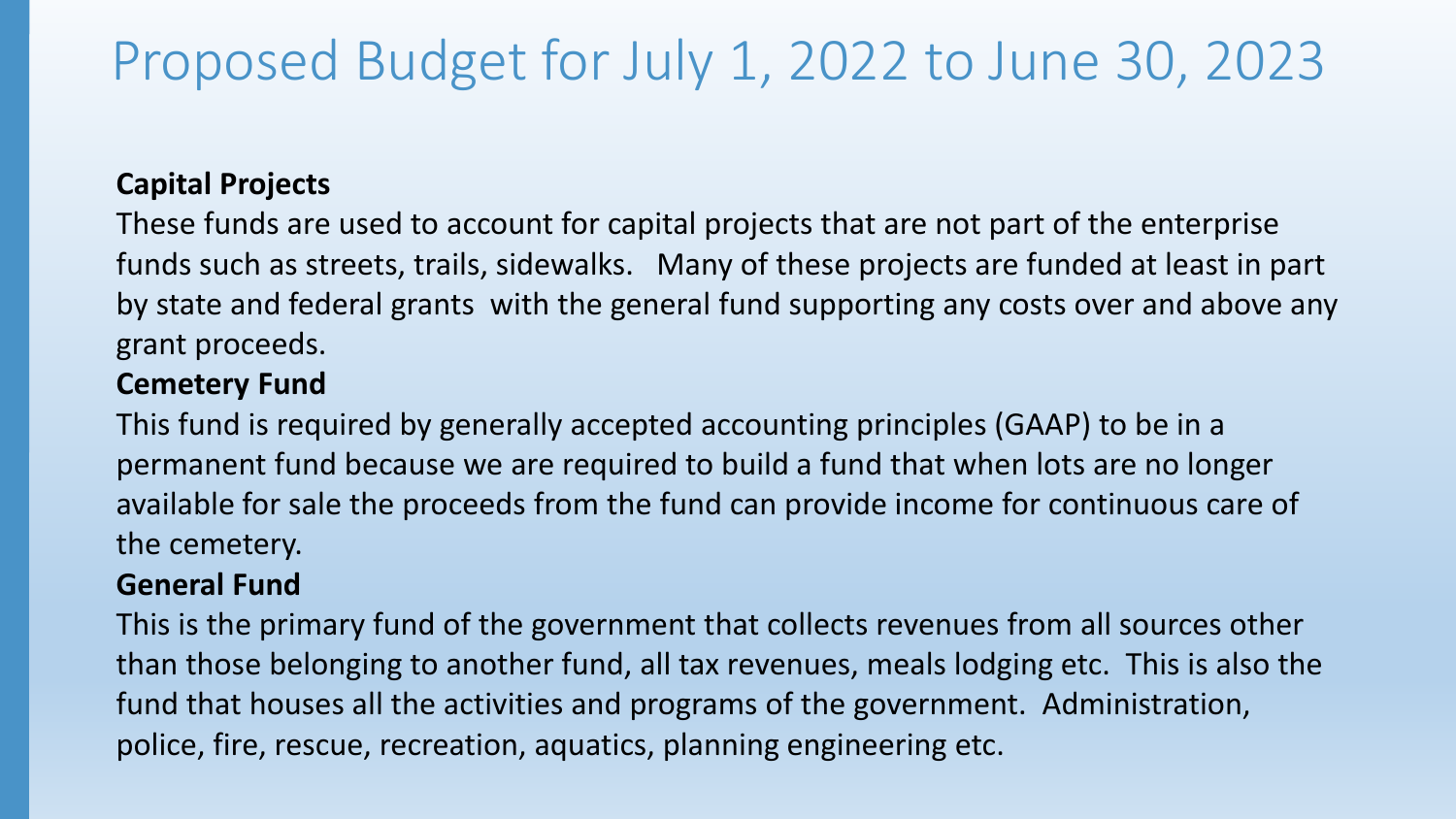- As Required by our Budget Policy we are presenting you with our proposed budget for fiscal year 2023.
- Economic outlook not as gloomy as prior years, except for the very high inflation rate. Meals lodging and sales tax are all trending upward and exceeding current year expectations.
	- Meals tax revenues are trending 15% above last year 13% over 2019 precovid numbers. We are projected a moderate 2% increase in meals tax for FY 23
	- Lodging tax revenues are trending 9% over 2019 pre covid numbers and we are projecting a moderate increase for FY 23 of 2%.
	- Sales tax is projected to run about 6% over last year. We are projecting a 1% increase for FY 2023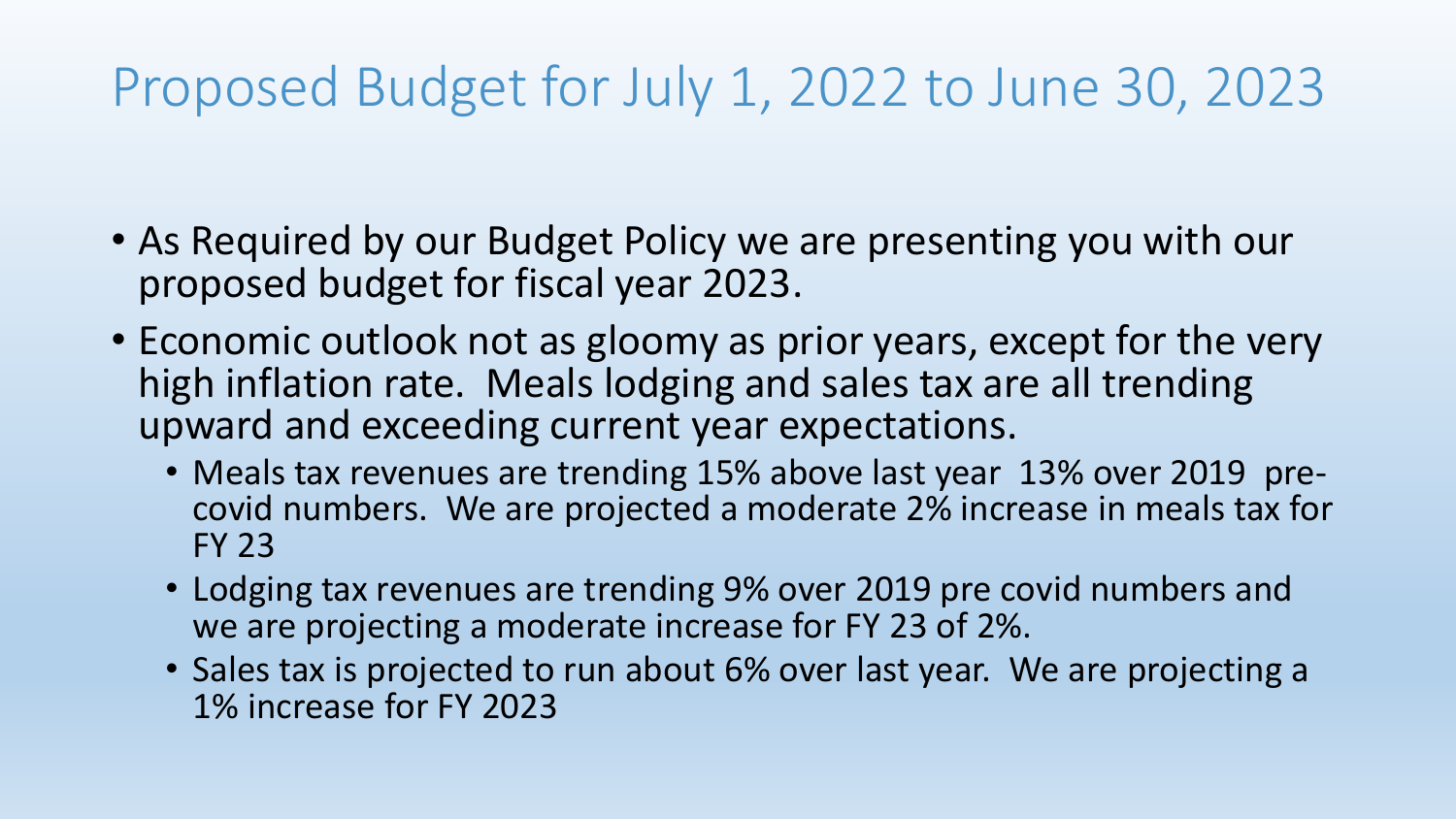- This budget is proposed as what is needed to sustain operations and continue capital improvements throughout the Town in the upcoming year.
- Sources of Funds:
- Revenues all Funds 55,089,728 • General fund assigned 600,000 • General fund Unassigned 9,798,756 • Special Revenue fund balances 2,792,667
- Water & Sewer enterprise fund balances 4,657,776
- Storm Water Enterprise fund balances 1,217,944
- Total sources of funds 74,156,871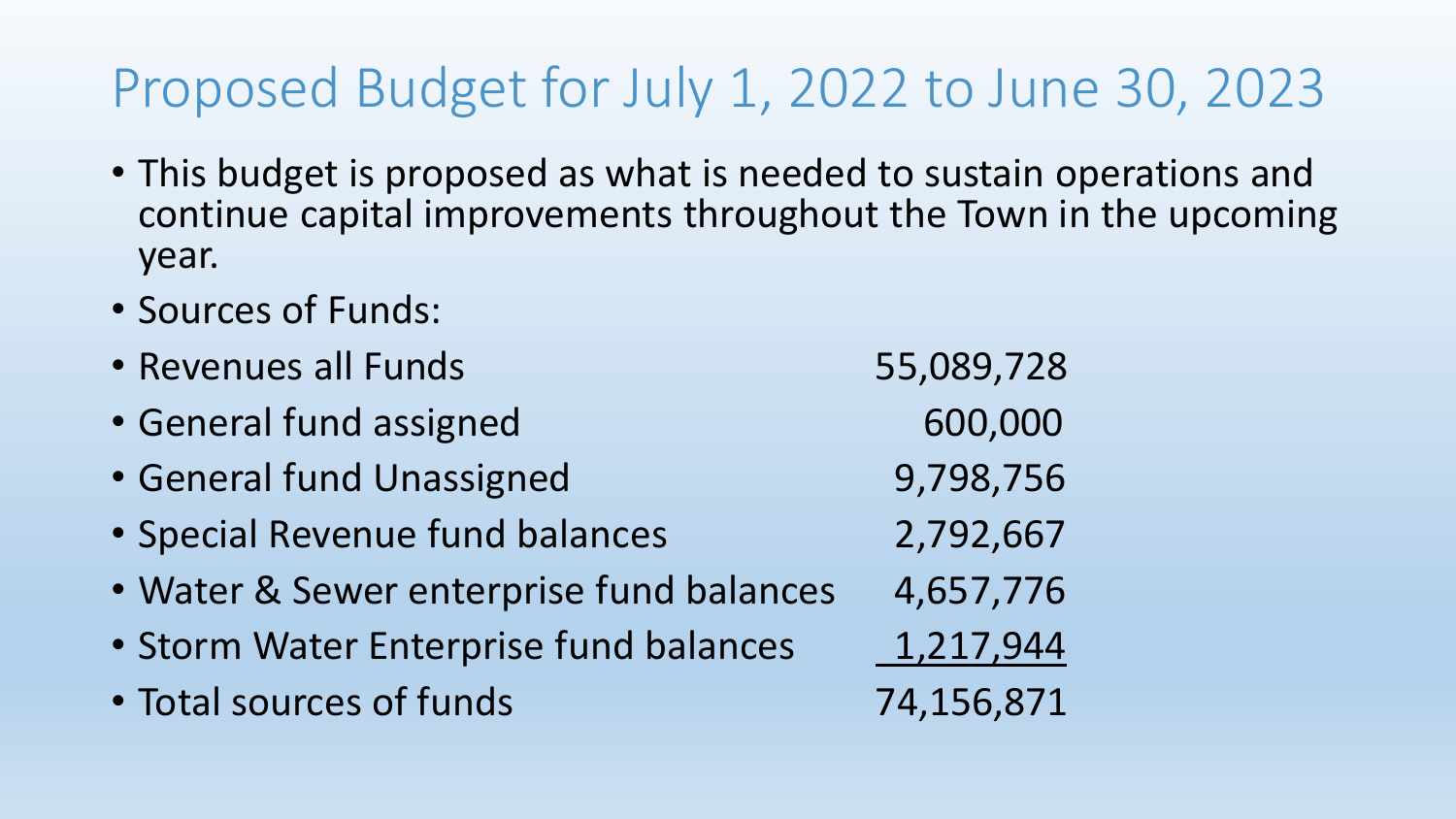• Uses of Funds:

| • General Fund Operations              | 30,951,134   |
|----------------------------------------|--------------|
| • General Fund Capital                 | 3,557,760    |
| • Cemetery Operations & Capital        | 324,651      |
| • Capital Projects                     | 14, 142, 368 |
| • Special Revenue Operations & Capital | 4,471,978    |
| • Water & Sewer Operations             | 8,846,576    |
| • Water & Sewer Capital                | 7,612,200    |
| • Storm Water Operations               | 829,633      |
| • Storm Water Capital                  | 3,420,571    |
| • Total Uses                           | 74,156,871   |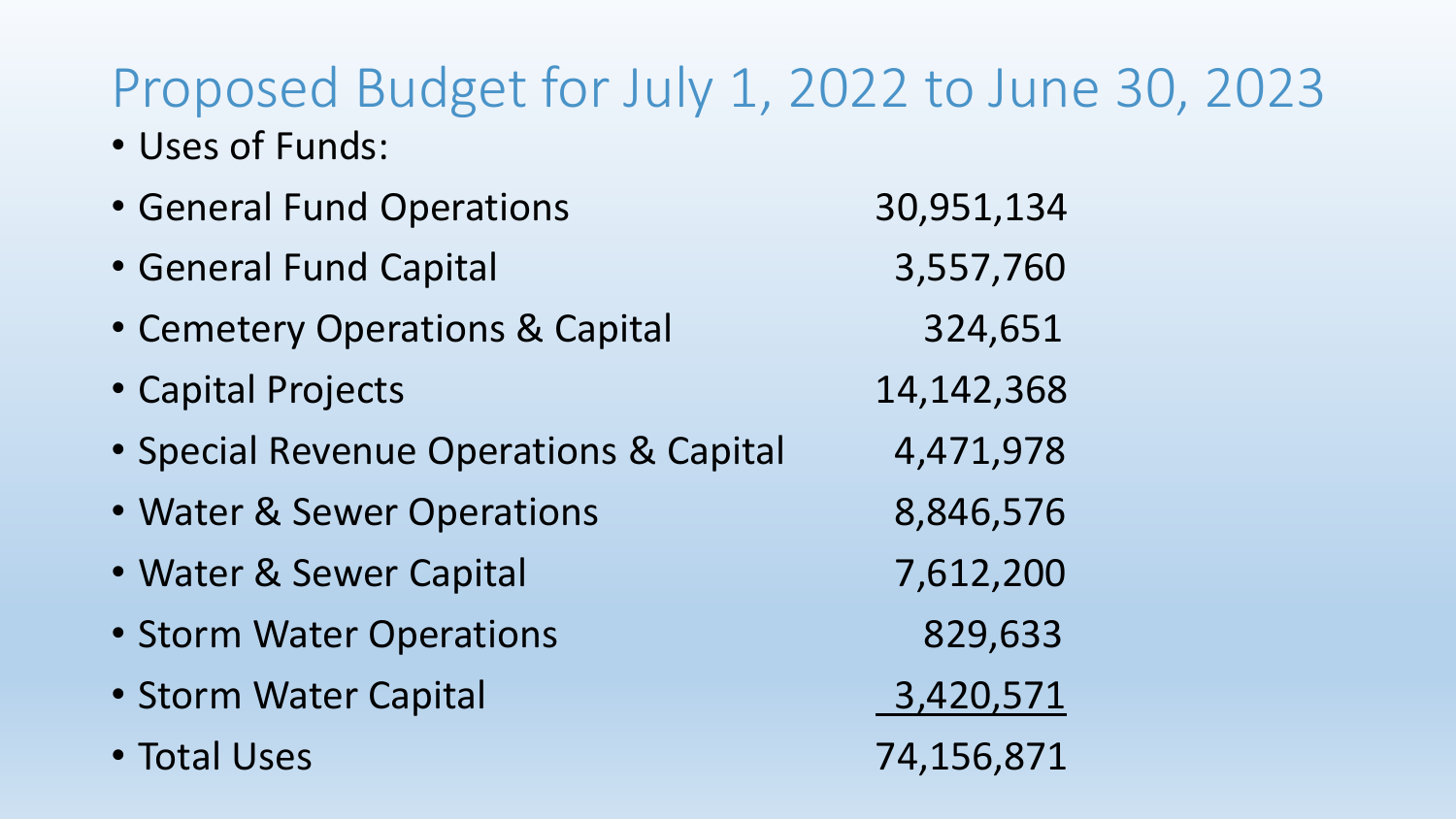#### **BUDGET 2023 REVENUES \$55,089,728 Where the funds come from**

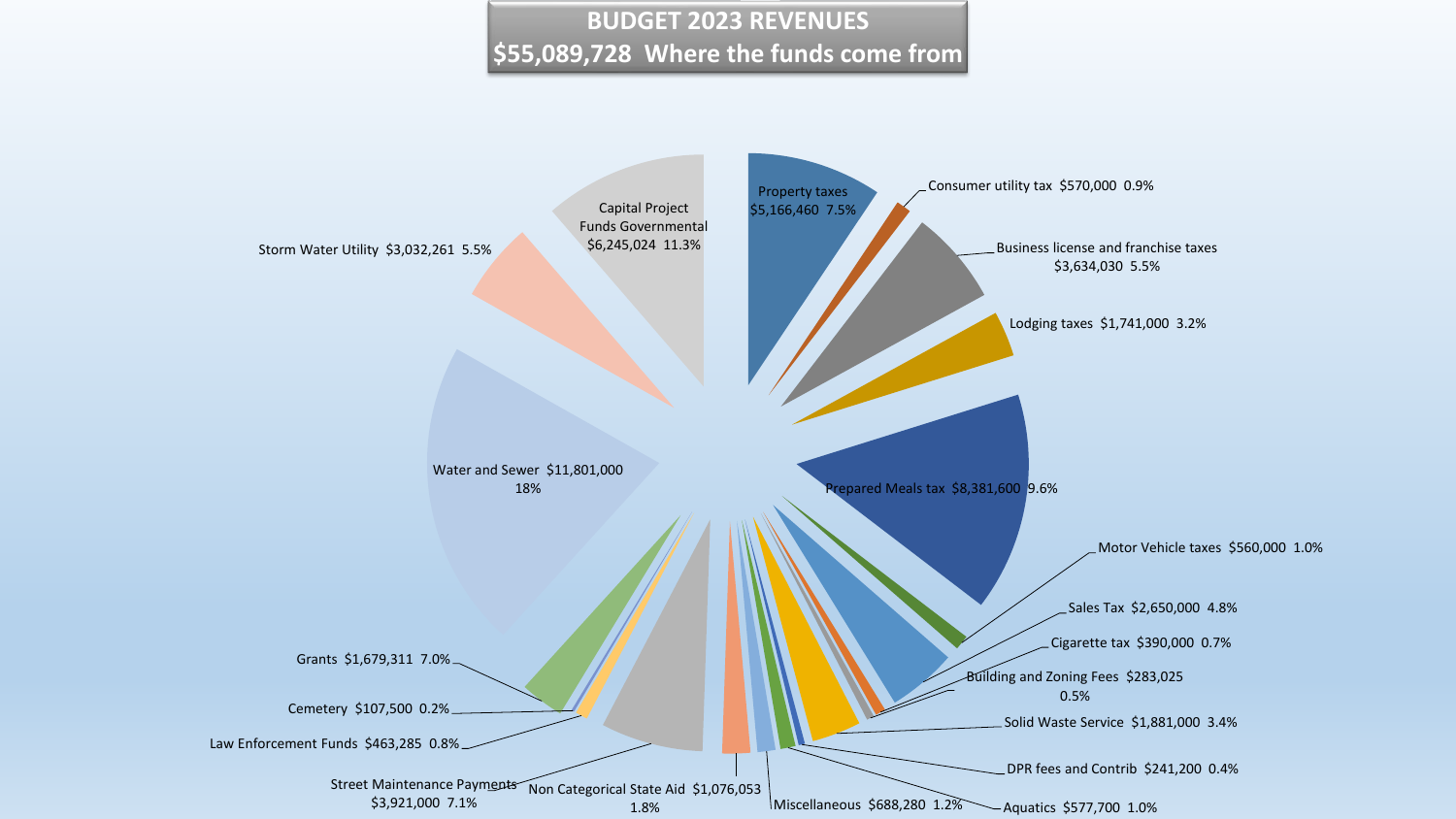#### **APPROPRIATIONS 2022-2023 BUDGETS \$74,156,871 What the funds are spent on**

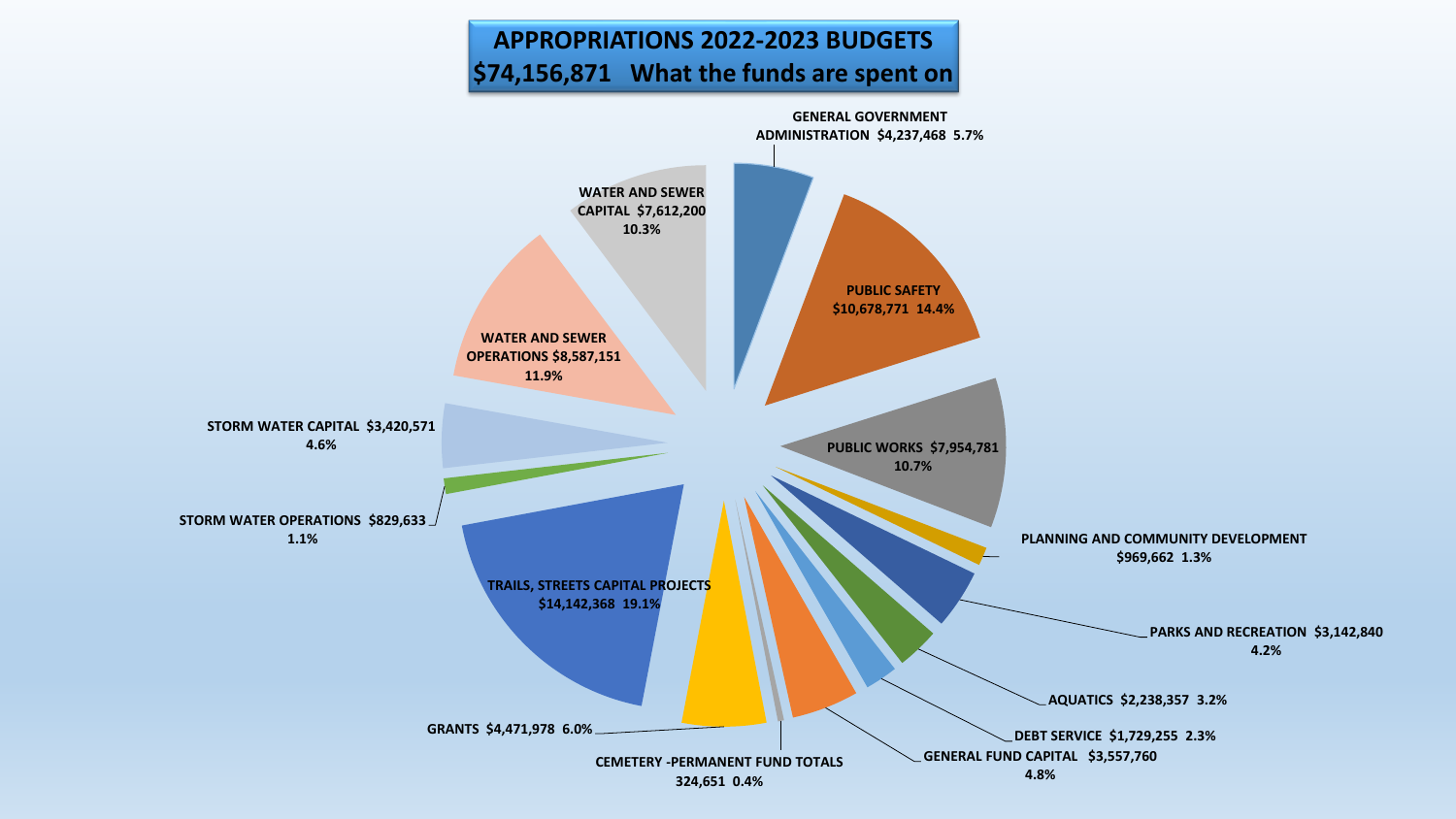## Proposed Budget Fiscal Year 2022-2023 Budget

- Includes a Proposed water rate increase for 2023 that was deferred from 2022
	- The 2022 scheduled rate change is from \$9.00 monthly for the first 1,000 gallons to \$10.00 per month. There is no change in fees for use over 1,000 which is currently \$11 per 1,000 gallons. There are no other scheduled increases.
	- The water authority intends to continue to raise their rates at 2% per year. Our cost per 1000 gallons from the water authority is increased to \$4.05 for this budget.
- There are no other proposed fee increases.
- We have made adjustments to operating budgets for increased costs of materials and fuel.
- At this point all funds except the cemetery have operating revenues in excess of expenditures to use toward capital expenditures.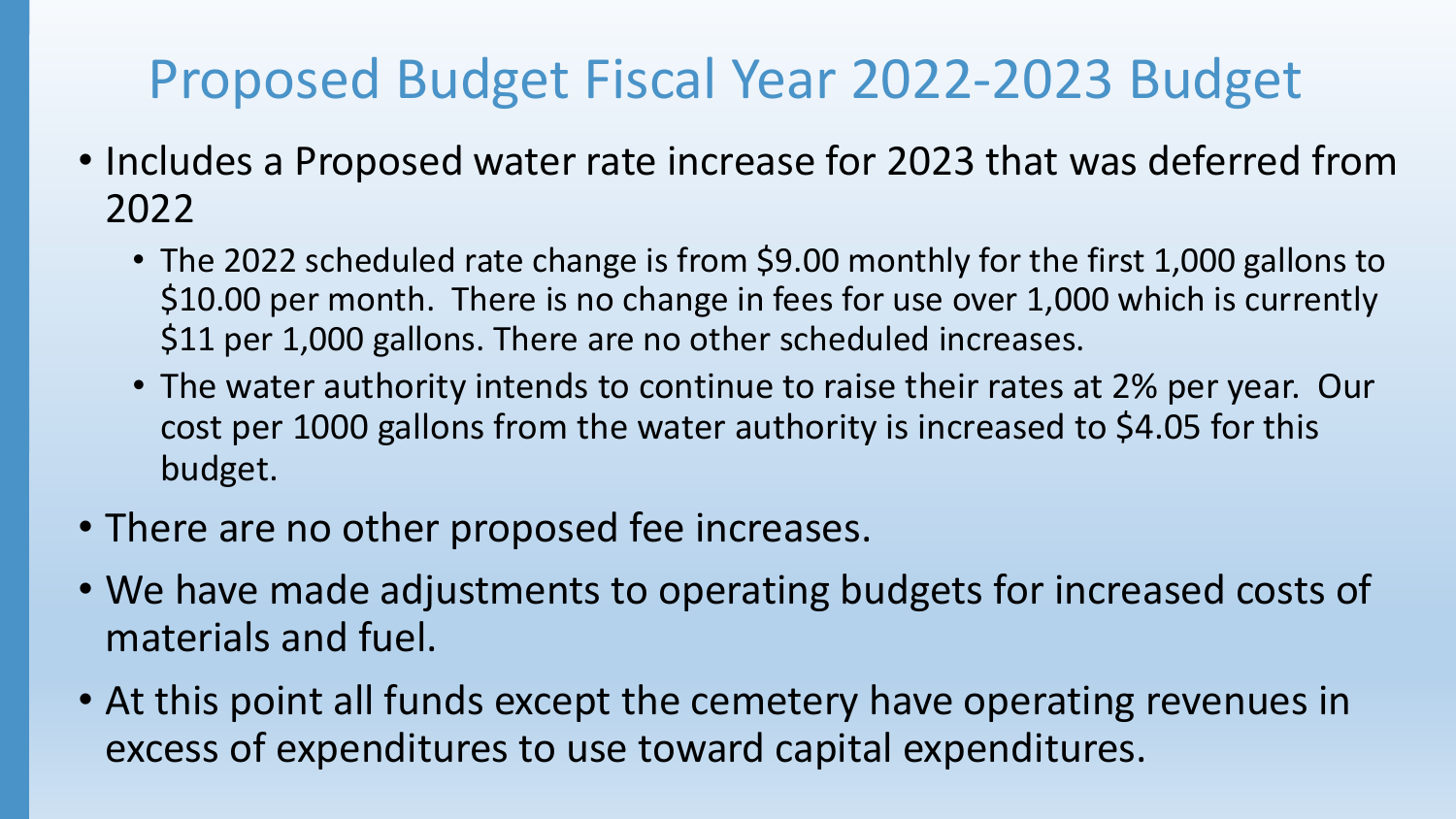## Proposed Budget Fiscal Year 2022-2023 Budget

- The proposed budget includes the continued construction of the Regional Park and related costs and debt service.
- 4 new full-time positions:
	- 4 fulltime EMS providers funded through revenue recovery
- The proposed budget also includes a 2% merit pool for employees to be implemented in November 2022.
- 5% Cost of Living Adjustment (COLA)and targeted increases after the COLA to bring all our employees to a wage that is competitive to our adjoining local governments.
- Part time wages increases to reflect a minimum of \$15 per hour.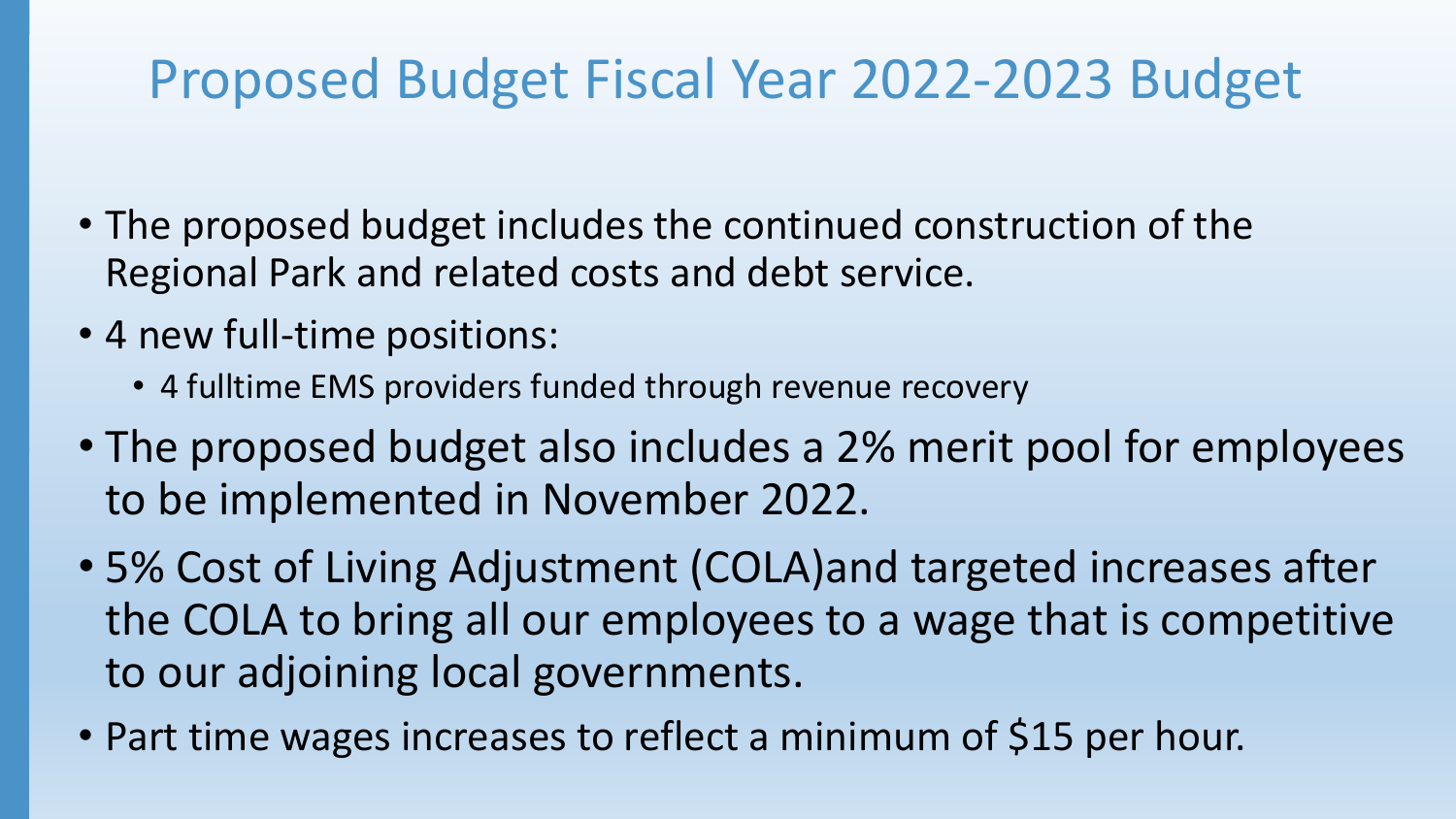# Fiscal Year 2022-23 Budget

#### MAJOR CAPITAL PROJECTS:

- Several of these projects have been under design for awhile and are now reaching construction stage.
- Tower Road signal engineering and design and construction in 2018-2022
- Arbor Drive Signal engineering and design and construction 2018-2022
- Annual paving and primary extension paving and street reconstruction
- Roanoke Street Sidewalks
- Truman Wilson/Regional Park Development
- Hickok Street Improvements
- Industrial Park storm water improvements
- Buffalo Tank Replacement
- Arrowhead and Cambria Basin
- Pedestrian improvements on North and South Franklin
- Trail lighting
- Replacement of HVAC units at Aquatic center
- Roanoke Street water line replacement
- Upgrade water & sewer pump stations
- Design and engineering of upgrades to the WWTP
- College street drainage study and design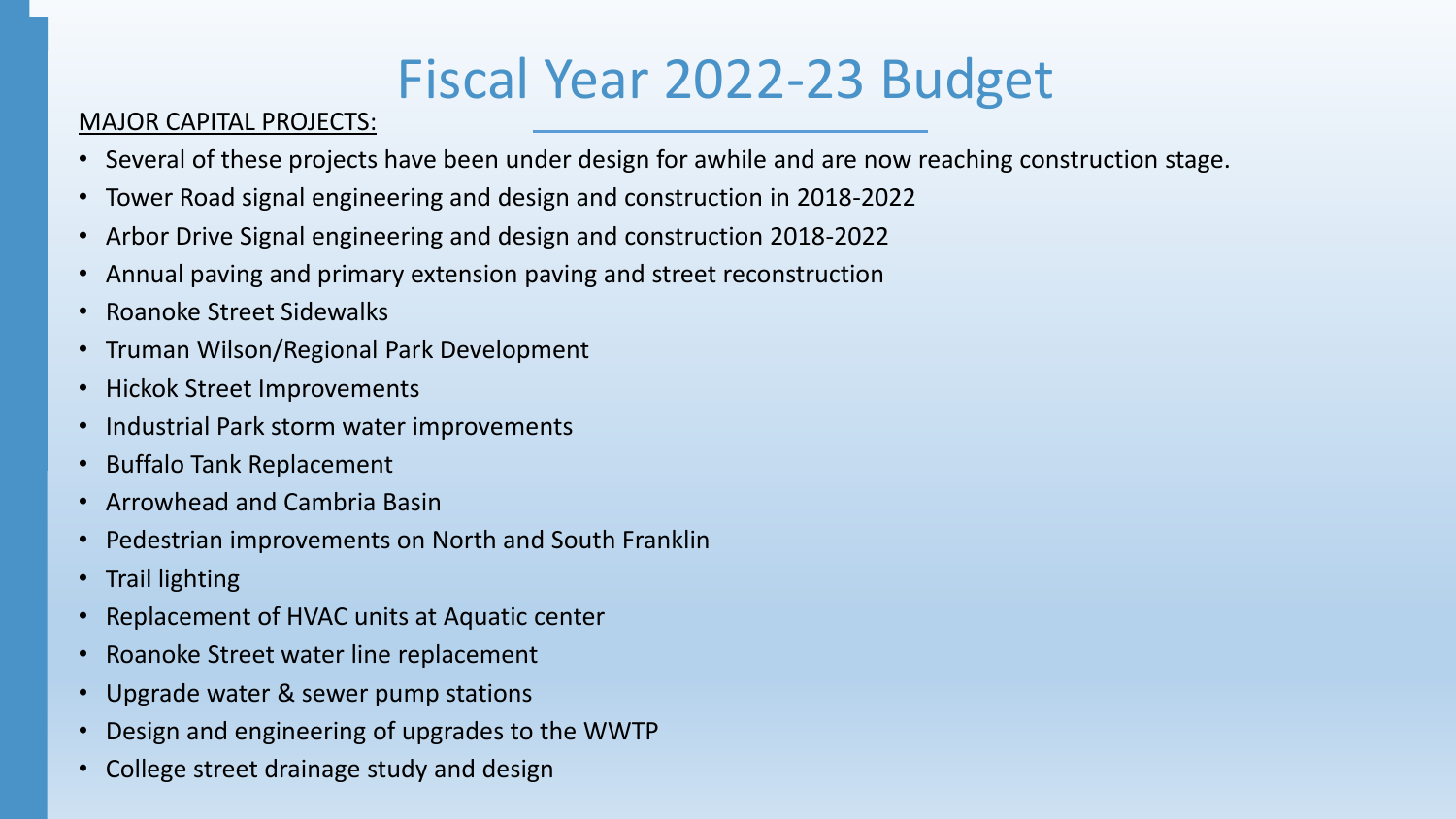### Fiscal Year 2022-23 Budget – Community Support

|                                                          | 2023    | 2022    |
|----------------------------------------------------------|---------|---------|
| <b>Boy Scouts of America</b>                             | 2,500   | 5,000   |
| Boys and Girls Club                                      | 10,000  | 10,000  |
| Children's Trust NRVCAC                                  | 7,000   | 7,000   |
| Christiansburg Institute                                 | 10,000  | 10,000  |
| Christiansburg Library/Montgomery Regional Library       | 15,000  | 15,000  |
| <b>Good Samaritan Hospice</b>                            | 5,000   | 5,000   |
| Literacy Volunteers                                      | 1,738   | 1,655   |
| Montgomery county Christmas Store                        | 5,000   | 5,000   |
| Montgomery County Emergency Assistance Program           | 3,000   | 3,500   |
| Montgomery County Art & Museum                           | 18,000  | 18,000  |
| NRV Area on Aging                                        | 5,049   | 4,719   |
| New River Community Action/Family Shelter                | 3,500   | 3,500   |
| New River Community Action/To Our House                  | 2,100   | 2,100   |
| New River Community Action/Intervention                  | 9,312   | 8,869   |
| NRV Cares Children's Advocacy                            | 5,000   | 5,000   |
| <b>Community Center Old Hill</b>                         | 11,450  |         |
| <b>Salvation Army</b>                                    | 10,000  | 10,000  |
| <b>ACCE Program</b>                                      | 50,000  | 50,000  |
| <b>Wonder Universe</b>                                   | 25,000  | 20,000  |
| United Way of Montgomery Radford a& Floyd Salvation Army |         | 10,000  |
| YMCA at VT                                               | 10,000  |         |
| <b>TOTALS</b>                                            | 208,649 | 194,343 |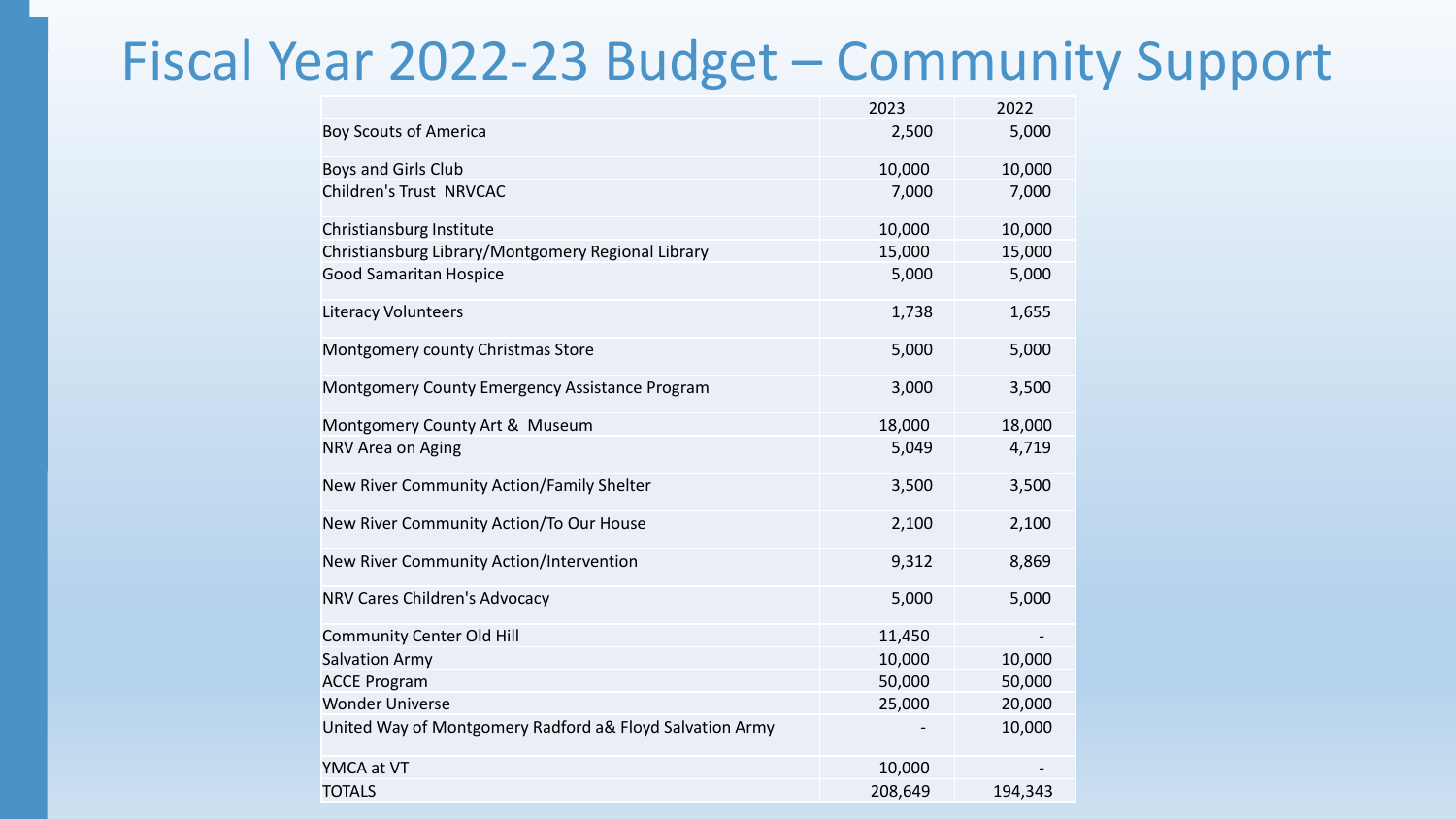### Proposed Fiscal Year 2022-2023 Budget – Assigned

| <b>Rescue Truck Reserve</b>    | 50,000    |
|--------------------------------|-----------|
| <b>Recreational Reserve</b>    | 250,000   |
| <b>Street Maintenance</b>      | 50,000    |
| <b>Public Works Complex</b>    | 70,000    |
| <b>Aquatics Maintenance</b>    | 500,000   |
| <b>Retaining Wall Reserve</b>  | 180,000   |
| <b>Software Reserve</b>        | 200,000   |
| <b>Treatment plant reserve</b> | 200,000   |
| <b>Emergency Services Bldg</b> | 100,000   |
| <b>TOTAL</b>                   | 1,600,000 |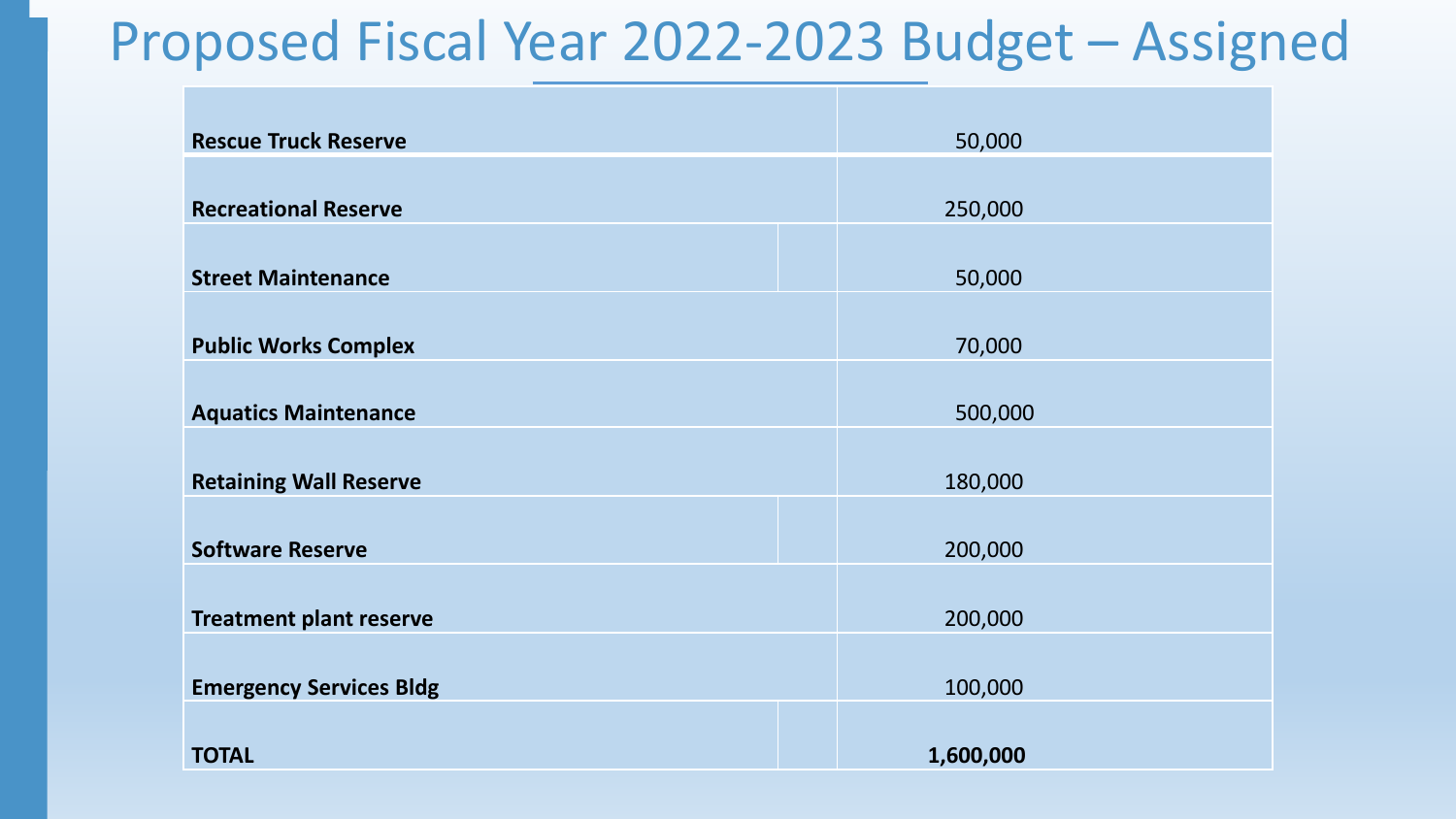### Proposed Fiscal Year 2022-23 Budget

- Use of assigned reserves in the proposed draft are \$600,000 and use of general fund unassigned reserves for capital and capital projects and support of cemetery is \$9,798,756
- Projected Unassigned Fund Balance of \$17,166,933 (41.98%). This is within our adopted Fund Balance policy (a minimum of 30% of operating expenses with a target of 35-40%).
- A total budget of \$74,156,871 (\$42,539,360) operating and \$31,617,511 capital).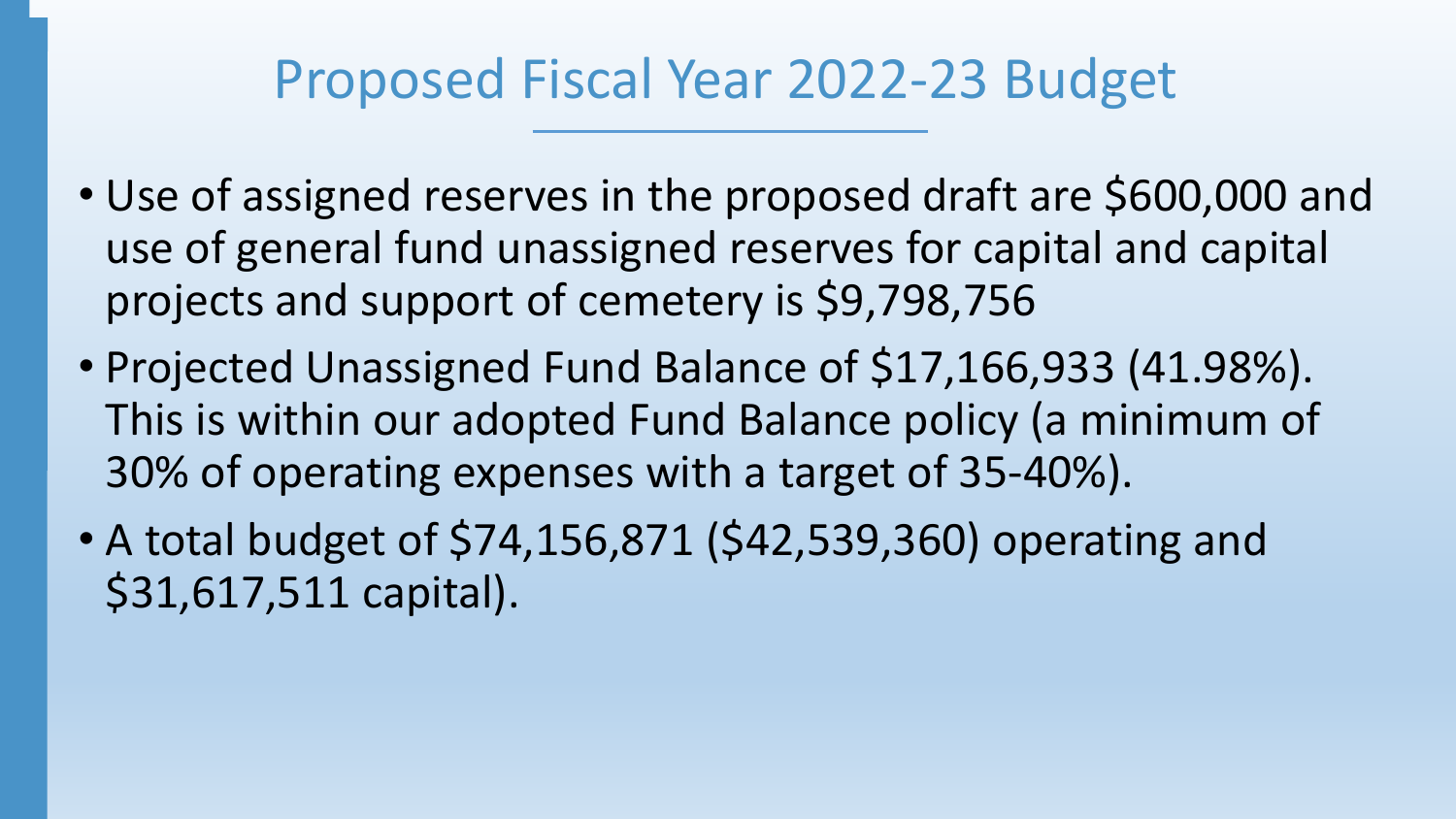### Proposed Fiscal Year 2022-23 Budget

- The Budget Document is presented a bit differently this year as we are preparing the budget document in the new software as the financial phase of the project will go live in July.
- The biggest change you will notice is that we have separated more clearly each of the different fund types into separate exhibits and they are presented more as a list than individual pages for each program.
- Reference to the table of contents will help you navigate the document more easily.
- If you need additional assistance with navigating it please let me know.